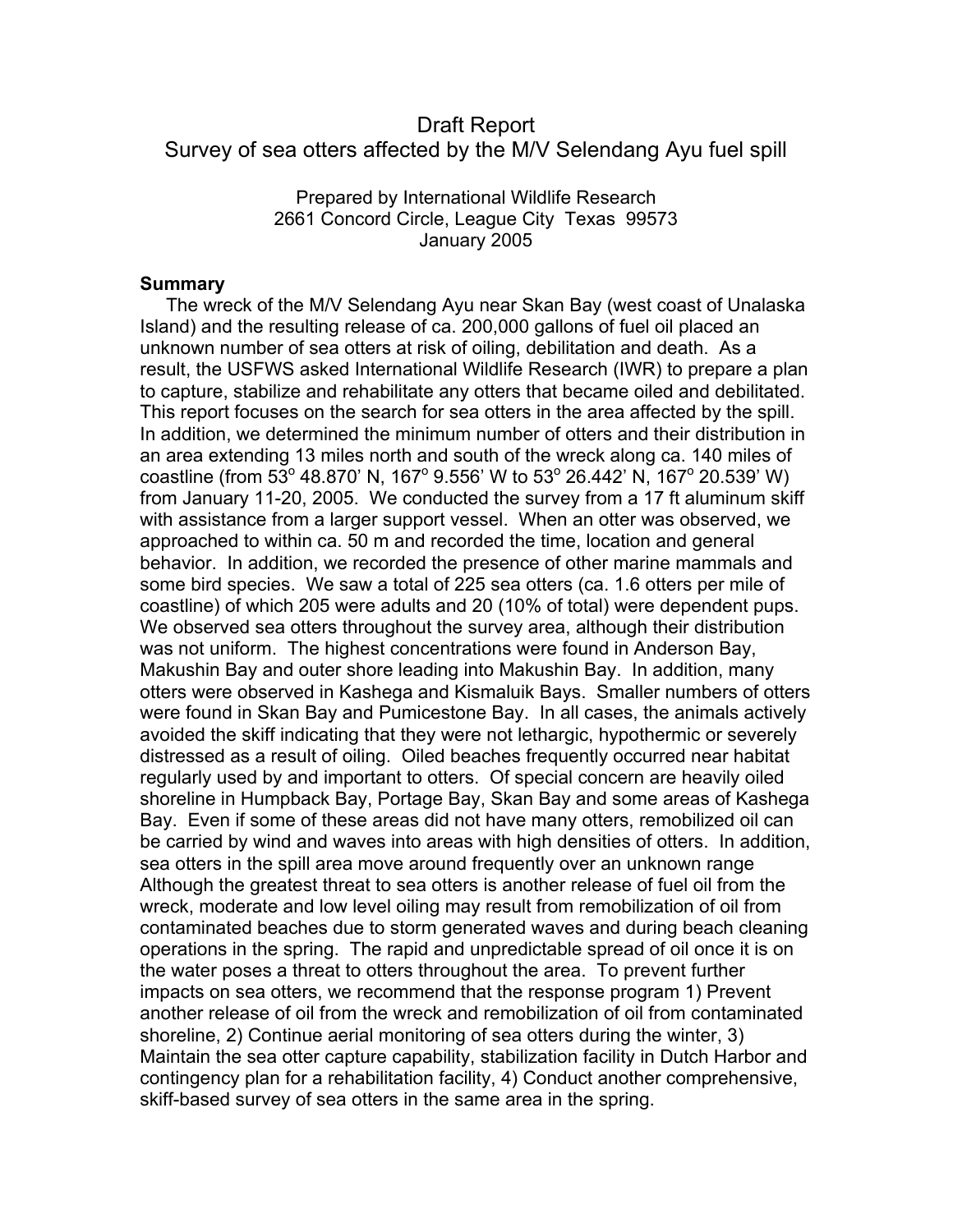## **Background**

 Sea otters are the smallest marine mammal and rely entirely on their fur for thermal insulation in the marine environment. Fur is a major barrier to heat loss because it traps air next to the skin. Contamination of their fur with oil eliminates this air layer and reduces its thermal insulation by 70%. This increases heat loss and can result in lethal hypothermia (decrease in core body temperature). Depending on its composition, the toxic effects of petroleum hydrocarbons can also kill or debilitate sea otters. The wreck of the M/V Selendang Ayu (Figure 1) near Skan Bay (west coast of Unalaska Island) and the resulting release of ca. 200,000 gallons of IFO (Intermediate Fuel Oil) 380 placed an unknown number of sea otters at risk of oiling, debilitation and death (Figure 2). As a result, the USFWS asked International Wildlife Research (IWR) to prepare a plan to capture, stabilize and rehabilitate any otters that became oiled and debilitated. IWR prepared a three-part response plan: 1) Search the area potentially affected by the spill for oiled sea otters, 2) Assemble a stabilization facility in Dutch Harbor, and 3) Prepare contingency plans for setting up a rehabilitation facility. This report focuses on the search for sea otters in the area affected by the spill. In addition to searching for oiled sea otters, we determined the minimum number of otters and their distribution in an area 13 miles north and south of the wreck along ca. 140 miles of coastline. This information will be vital for assessing the vulnerability of otters to a new release of oil from the wreck and oil that is remobilized from heavily contaminated beaches.

# **Objectives**

- 1. Locate and capture oiled and debilitated sea otters.
- 2. Determine the minimum number and distribution of sea otters along the coastline potentially affected by the release of fuel oil from the M/V Selendang Ayu
- 3. Assess the vulnerability of otters to an additional release of oil and/or oil that is remobilized from contaminated beaches.

### **Methods**

 We (R. Davis and F. Weltz) conducted a survey of sea otters along the west coast of Unalaska Island (from 53° 48.870' N, 167<sup>o</sup> 9.556' W to 53° 26.442' N, 167° 20.539' W) from January 11-20, 2005. The support vessel was the F/V Norseman, a 108 ft Marco crab fishing boat (Figure 3). We conducted the survey from a 17 ft aluminum skiff (Figure 4) during the late mornings and afternoons (1030-1700), which was the period of best light conditions. Weather conditions were generally good, and surveys were discontinued if the wind speed exceeded 15 knots and sea state was greater than Beaufort 3. On many days, wind speed was less than 5 knots and sea state was Beaufort 1-2. We motored about 200 m from the shoreline and scanned for otters from both sides of the skiff with and without binoculars (10 and 8 power). When an otter was observed, we approached to within ca. 50 m and recorded the time, location and general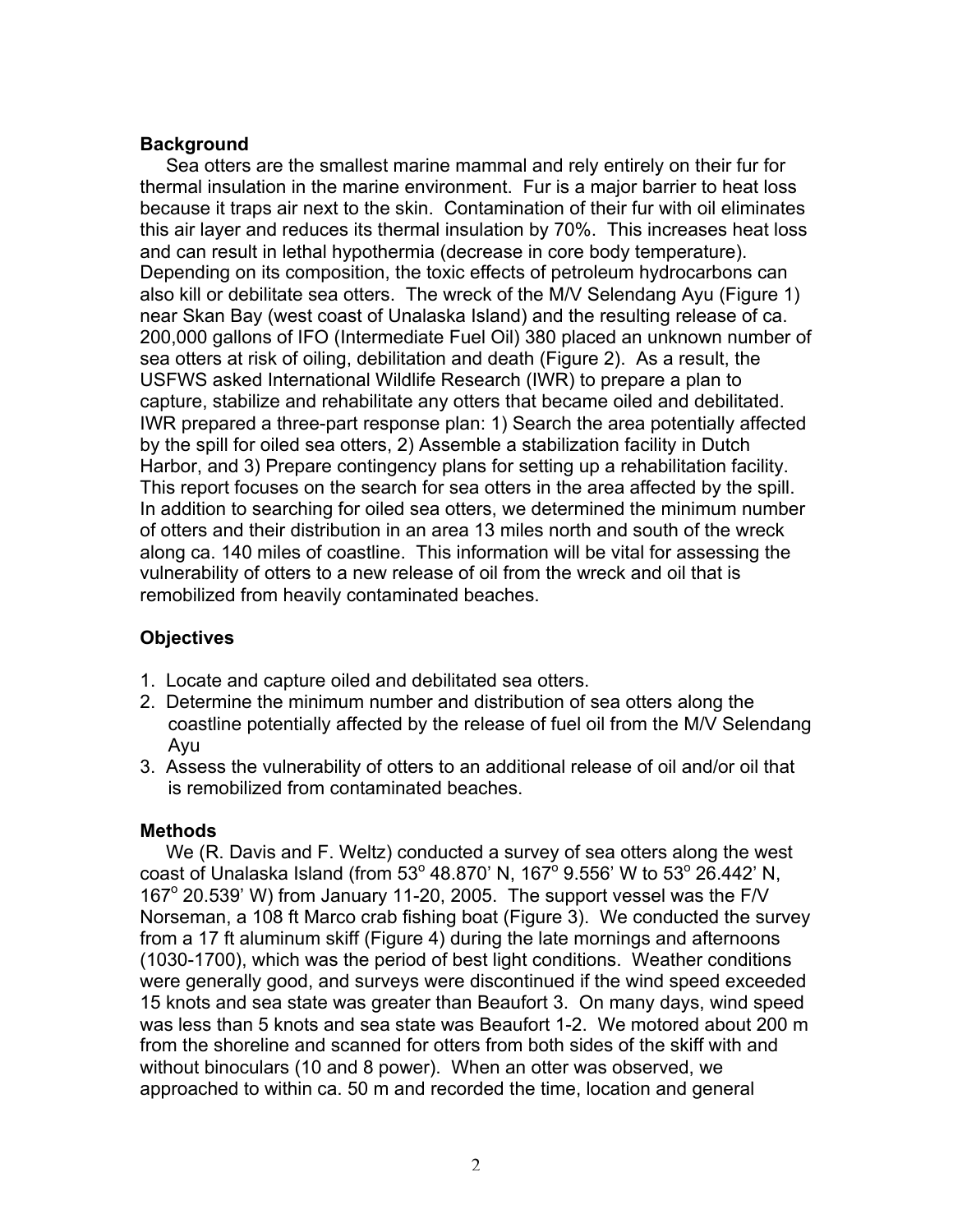behavior. In addition, we recorded the presence of other marine mammals and some bird species.

#### **Results**

 Approximately 140 miles of coastline were surveyed during 10 days (Figure 5). We saw 225 sea otters (ca. 1.6 otters per mile of coastline) of which 205 were adults and 20 (10% of total) were dependent pups. The largest raft we saw was 16 otters at the north end of Peter Island in Anderson Bay. In all cases, the animals actively avoided the skiff indicating that they were not lethargic, hypothermic or severely distressed as a result of oiling. We saw no animals that behaved abnormally. However, on January 13 we observed a large area (ca. 0.3 square mile) of sheen at the entrance of Anderson Bay near Peter Island. In addition, at least one otter, three harbor seals and several birds were seen swimming in heavy sheen along the northwest coast of Peter Island. The sheen was not observed during resurveys of Peter Island on January 14 and 19, and no oiled and debilitated otters were observed. The following are specific survey descriptions by date. Numerical data are shown in their respective tables.

1. January 11, 2005: Anderson Bay, Naginak Cove and Udamak Cove (Table 1)

 A total of 41 adults and seven pups was observed. Five of the seven pups were less than ca. one month old. Many of the otters occurred as single adults or mother/pup pairs. However, 22 otters including a single raft of 16 were seen very close to shore at the north end of Peter Island in Anderson Bay. This area is protected from winds and waves that arise at the head of the bay and may be a refuge that is attractive to females with pups. However, the north end of Peter Island also faces into Makushin Bay and is vulnerable to oil that is carried by wind or ocean currents into Anderson Bay. As a result, it is an area of high risk to otters and should be monitored.

2. January 12, 2005: Cannery Bay (Table 2)

We saw no sea otters or other marine mammals.

3. January 13, 2005: Peter Island in Anderson Bay (Table 3)

 We approached the island from the northeast and observed four single adult otters and three females with very young (less than one month in age) pups. As we moved to the northwest side end of the island, we observed oil sheen and smelled petroleum. The prevailing wind and waves were from the northeast out of Portage Bay; this had also been the case the day before, but the wind had been much stronger (ca. 25 knots). We roughly mapped the location of the sheen, which may have covered an area of 0.3 square miles or greater. We then circled the island and observed another five adult otters. We returned to the Norseman to obtain I-Chem jars and sorbent material for sampling the sheen.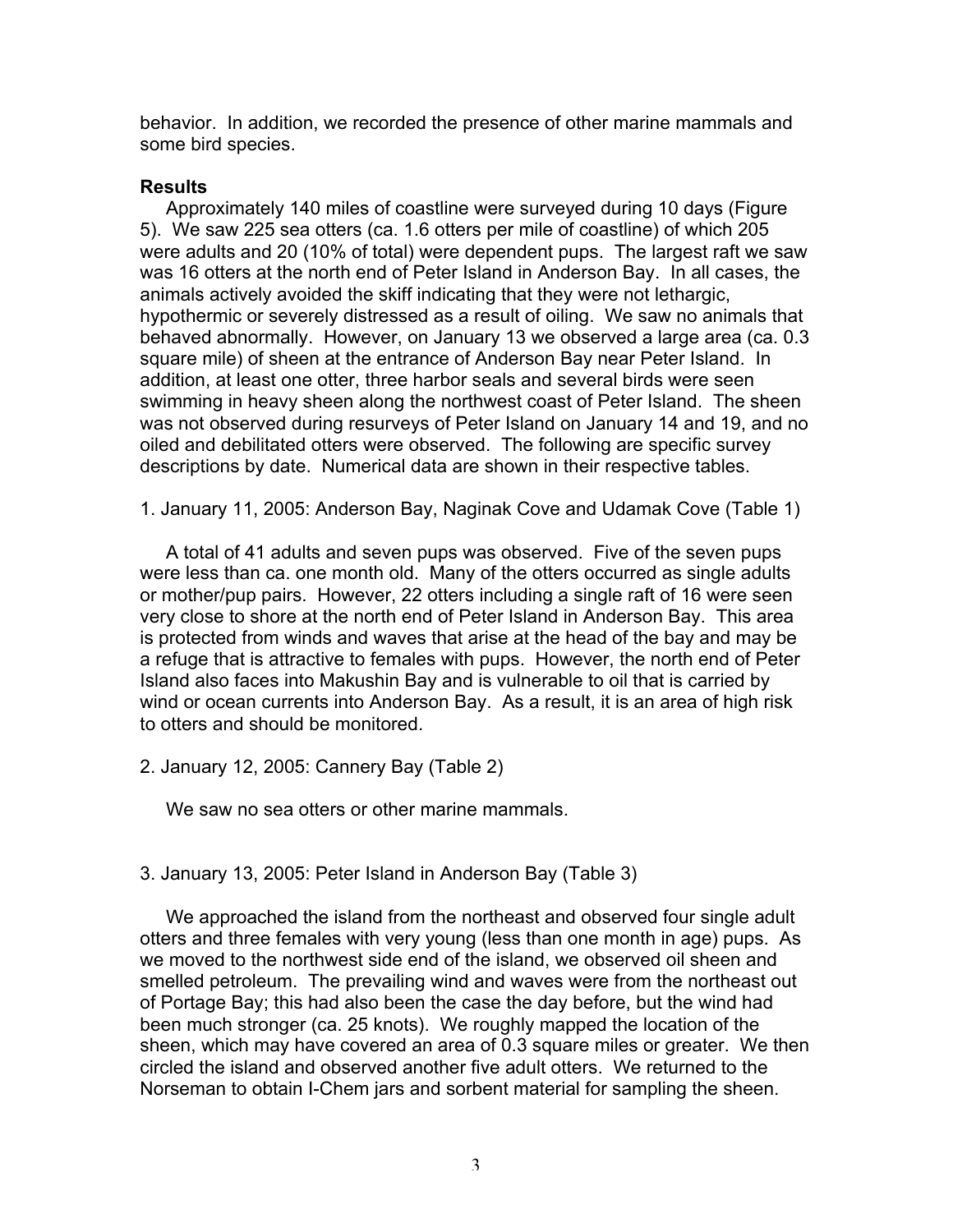We relocated the sheen to the northwest of Peter Island and were preparing to take samples when we received a call from Beth Pattinson (USFWS). She, Joseph Connor and Scott Byrne (also USFWS) were inspecting the northwest shoreline of Peter Island (AND 2-3 on Peter Island; 53.69605 N, 166.84466 W) and observed heavy sheen in the cove and washing ashore. They had also seen three harbor seals, one sea otter, some Harlequin ducks and cormorants swimming in the sheen. We motored to the cove, observed the heavy sheen and took samples (two water samples and two samples using sorbent material). The samples were placed into new I-Chem jars. There were no otters in the cove, so we returned to the Norseman to contact USFWS.

 On January 11, we had observed 23 adults and three pups around Peter Island, including a raft of 16 among the rocks on the northern coast of the island. Although we observed fewer animals during the present survey, these included three females with pups. Historical summer surveys had also reported many otters in the Peter Island area. This may be a sensitive area for otters that might be exposed to oil.

4. January 13, 2005: Humpback Bay (Table 4)

 We saw no sea otters but observed one harbor seal. This area has some of the most heavily oiled beaches and is still being cleaned by shore teams.

5. January 14, 2005: Resurvey of Peter Island in Anderson Bay (Table 5)

 We approached the island from the northwest and inspected the cove (AND 2-3 on Peter Island; 53.69605 N, 166.84466 W) in which heavy sheen oil had been observed the previous day. We saw no sheen on the water in the cove. It had either washed ashore or had been blown out of the cove. We circled the island and observed eight adult otters and two pups. All of the animals avoided the skiff and appeared to behave normally.

6. January 15, 2005: Skan Bay (Table 6)

 A total of seven adult otters was observed. Skan Bay was the most heavily oiled area, and we found a couple of beaches that were covered with heavy black oil or mousse and did not appear to have been cleaned. As a result, these beaches are areas from which oil might be remobilized and present a high risk to otters. We saw many harbor seals, one of which was heavily oiled but behaved normally. We also saw several Steller sea lions. We passed the beach covered with soy beans from the wreck (strong smell). Sea gulls were on the beach, but we did not observe any marine mammals hauled out or along the shoreline. Based on its location, the wreck of the Selendang Ayu poses a serious risk to sea otters in the area until all fuel oil is removed.

7. January 16, 2005: Pumicestone Bay (Spray Cape to Kashega Point) (Table 7)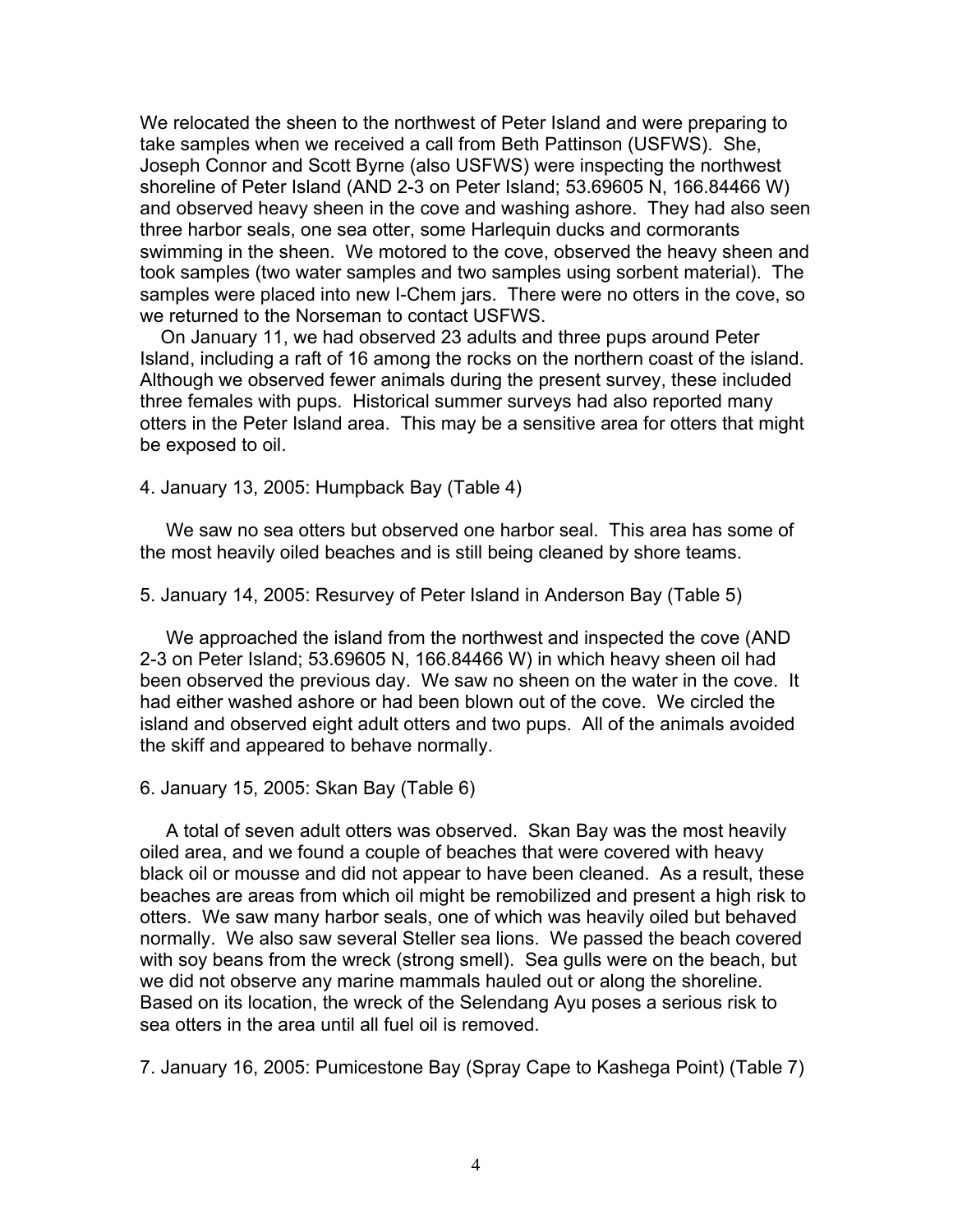A total of eight adult otters and three pups was observed. We also saw many harbor seals, Steller sea lions and Emperor geese, none of which showed signs of oiling. The northeast coast of Pumicestone Bay has many rocky reefs and small islands among which sea otters could find refuge from wind and waves. Deeper in the bay, the terrain becomes steeper (deep water adjacent to the shore) until it shallows again near the head. We saw few signs of oil except for an oiled buoy that may have floated into the bay. However, Joseph Connor and his team (USFWS) found light oiling on a few beaches that faced into the entrance to the bay. Pumicestone Bay is close enough to the wreck of the Selendang Ayu that another release of oil could pose a serious risk to sea otters in this area. However, there is very little existing oil along the shoreline that could be remobilized.

8. January 17, 2005: Kashega Bay (Kashega Point to near Sedanka Point) (Table 8)

 A total of 33 adult otters and six pups was observed. We also saw harbor seals, Steller sea lions, Emperor geese and Steller's Eiders, none of which showed signs of oiling. This appears to be good sea otter habitat because the bay is shallow and there are many rocky reefs and islands. We saw traces of sheen on the water, but no oil on the beaches. However, Joseph Connor and his team (USFWS) found tar balls and one area of black oil on a few beaches that faced into the entrance to the bay. Kashega Bay is close enough to the wreck of the Selendang Ayu that another release of oil could pose a serious risk to sea otters in this area.

9. Sea Otter Survey of North Shore of Makushin Bay (Humpback Bay to Makushin Point (Table 9)

 We saw 18 adult sea otters and no pups. We saw some possibly signs of oiling along one beach

10. January 18, 2005: Portage Bay (Cathedral Rocks to Cannery Point) (Table 10)

 Only one adult otter was observed. This area receives strong northeast winds that travel down the bay. On the same day as this survey, Joseph Connor and Scott Byrne (USFWS) observed heavy oil on the beach in area PTN 4 (central north coast of Portage Bay) that was producing sheen in the intertidal. We hypothesize that this is the source of sheen that was observed and threatened the sea otters on Peter Island on January 13. Until remediation is complete, this area of Portage Bay could be a source of sheen that could threaten sea otters at Peter Island, northern Anderson Bay and other areas in Makushin Bay throughout the winter.

11. January 19, 2005: Resurvey of Peter Island in Anderson Bay (Table 11)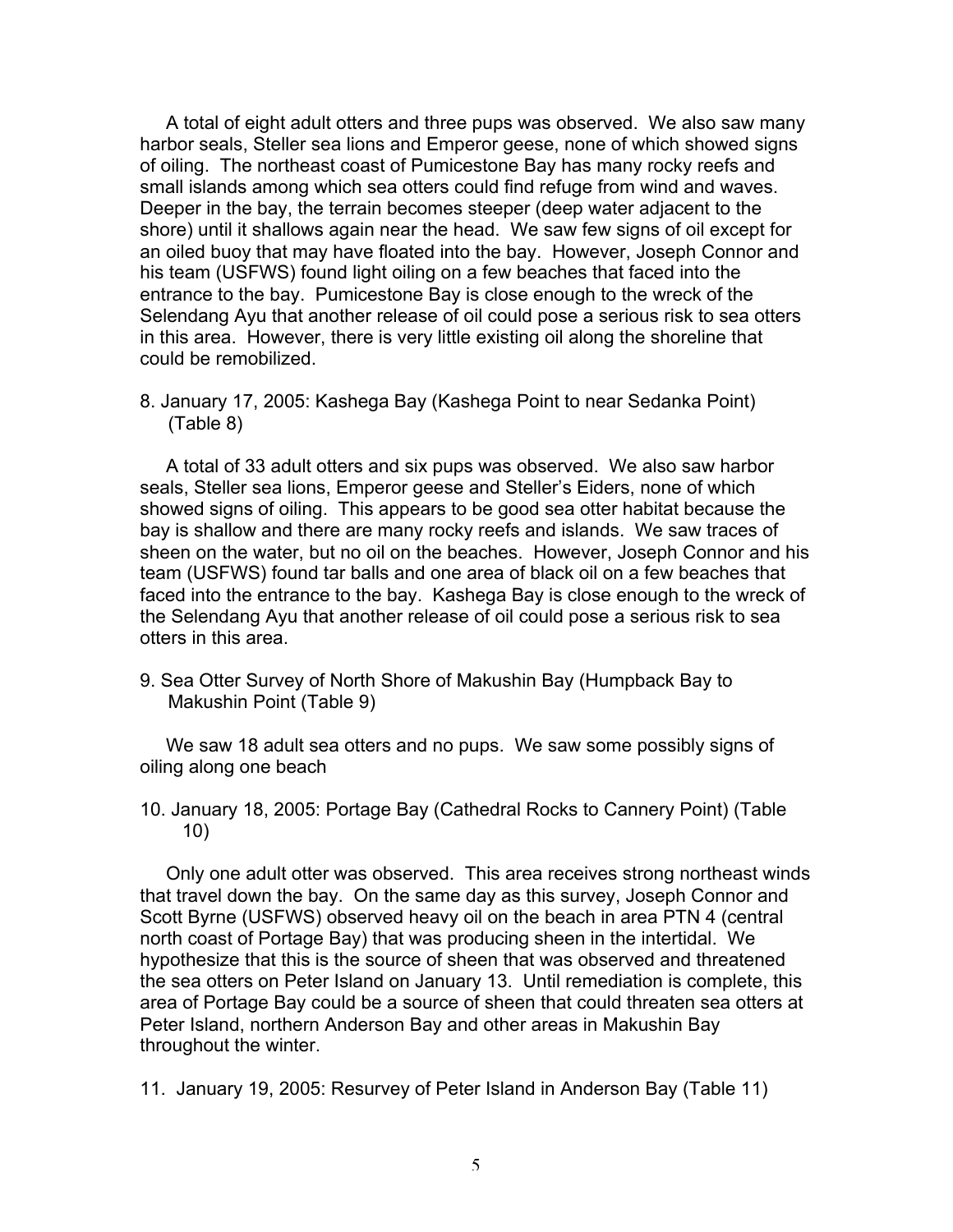We approached the island from the northwest and inspected the cove (AND 2-3 on Peter Island; 53.69605 N, 166.84466 W) in which heavy sheen oil had been observed the previous day. We saw no sheen on the water in the cove. We circled the island and observed four adults otters and one pup. None of the animals avoided the skiff and appeared to behave normally.

12. January 19, 2005: South Shore of Makushin Bay and the outer coast to the entrance of Skan Bay (Table 12)

 We saw 22 adult sea otters and one pup. Sea conditions were excellent for the survey. This area would be vulnerable to oiling if there were another release from the wreck.

13. January 19, 2005: Volcano Bay and South Coast to Makushin Point (Table 13)

 We saw 43 adult sea otters and 2 pups. Most of the otters were observed along the rocky coastline south of Volcano Bay to Makushin Point. This area would be vulnerable to oiling if there were another release from the wreck.

14. January 20, 2005: Kismaliuk Bay and entrance to Alimuda Bay (Table 14)

 We saw 32 adult sea otters and two pups. This area would be vulnerable to oiling if there were another release from the wreck.

#### **Conclusions**

 We began this survey one month after the wreck and oil release. Otters that are heavily oiled usually die within one to two days, and even moderately oiled otters may not live more than one week. Therefore, we can not be certain of the initial mortality of sea otters. Three oiled otter carcasses were recovered from the shoreline by other response teams. Other carcasses could have sunk or been carried to sea. It is noteworthy that Skan Bay, which was one of the most heavily oiled areas, had one of the lowest numbers of sea otters and yet was excellent otter habitat. During our survey, we observed no obviously oiled or debilitated otters. However, on January 13, at least one otter was swimming in heavy sheen. Subsequent surveys of Peter Island discovered no distressed animals. As a result, we made no capture attempts. In addition, we saw one heavily oiled harbor seal which behaved normally.

 We observed sea otters throughout the survey area, although their distribution was not uniform. The highest concentrations were found in Anderson Bay, Makushin Bay and outer shore (Makushin Point to Volcano Bay and Staricakof Point) leading into Makushin Bay. In addition, many otters were observed in Kashega and Kismaluik Bays. Smaller numbers of otters were found in Skan Bay and Pumicestone Bay. A comparison of our surveys with those made by